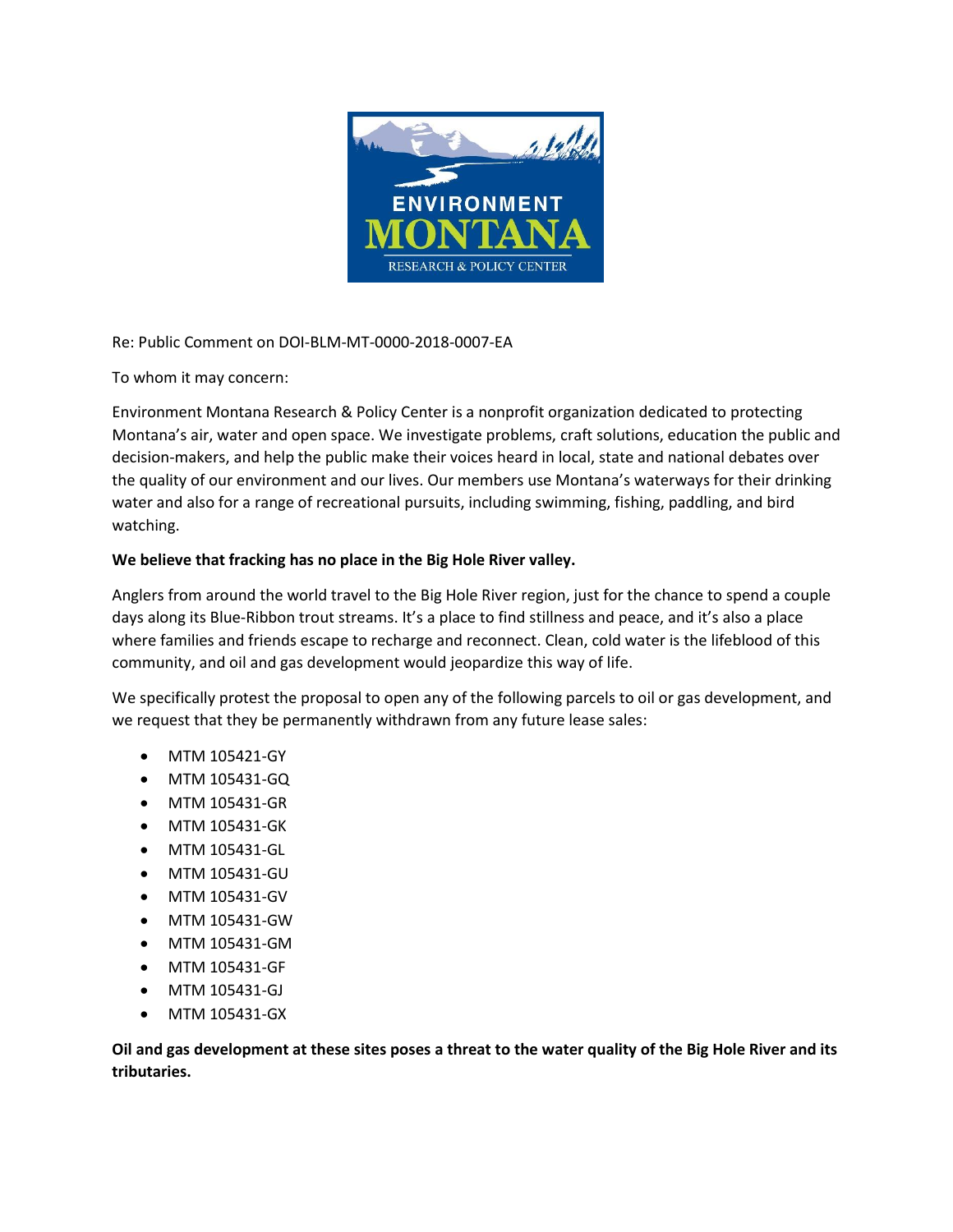In our 2016 report, *Fracking by the Numbers*, we found that fracking requires huge volumes of water for each well – water that is often needed to maintain healthy aquatic ecosystems. From 2005 – 2016, at least 239 billion gallons of water were used for fracking, at an average of 3 million gallons per well. Water used in fracking becomes unsuitable for most uses other than fracking another well (*Numbers,* pg. 24-25).

Toxic substances in fracking chemicals and wastewater are associated with a variety of negative health and habitat impacts. A 2014 study by scientists at Lawrence Berkeley national Laboratory reported that around 10 percent of chemicals used in fracking fluid are known to be toxic to humans or aquatic life (*Numbers*, pg. 10).

Water contamination related to fracking can cause fish to die. For example, after fracking equipment failed at an Ohio site in 2014, a fire broke out, causing trucks to explode and thousands of gallons of toxic chemicals to leak into an Ohio River tributary. More than 70,000 fish died as a result (*Numbers*, pg. 17).

If a similar spill were to occur at the parcels along Willow Creek (MTM 105431-GU, MTM 105431-GV, and MTM 105431-GW), or anywhere else in the watershed, the resulting impact could be devastating to the Big Hole River's trout habitat, as well as the guides, outfitters, other local businesses and residents that rely on the region's clean, cold rivers for their livelihoods and their way of life.

## **Development of the proposed leases with destroy natural landscapes and directly impact the parcels' recreational value.**

We disagree with the Bureau's finding that the proposed leases will not directly impact recreational opportunities (EA, pg. 7). In particular, we are aware that at least four parcels (MTM 105431-GF, MTM 105431-GJ, MTM 105431-GX, and MTM 105431-GH) are used regularly as recreational land for hunting antelope, and three connected parcels are located along a fishable tributary of the Big Hole River, Willow Creek (MTM 105431-GU, MTM 105431-GV, and MTM 105431-GW).

As noted in our 2016 report, well pads, new access roads, pipelines and other infrastructure built for fracking turn rural landscapes into industrial zones (pg. 25-26). From 2005-2016, infrastructure to support fracking directly damaged at least 679,000 acres of land, an area slightly smaller than Yosemite National Park (*Numbers*, pg. 25-26).

As well pads, roads, pipelines and other gas infrastructure replace wildlands and farmland, the nation loses wildlife habitat and the remaining areas are increasingly fragmented and inhospitable to wildlife. For example, the mule deer population in Wyoming Pinedale Mesa decline 40% from 2001 to 2015, a period of extensive oil and gas development (*Numbers*, pg. 16).

The clearing of land for well pads, roads and pipelines may also threaten aquatic ecosystems by increasing sedimentation of nearby waterways and decreasing shade. A study by the Academy of Natural Sciences at Drexel University found an association between increased density of gas drilling activity and degradation of ecologically important headwater streams (*Numbers*, pg. 17).

Because of the damage that the fracking infrastructure causes to both upland and aquatic habitat, it is foreseeable that the hunting and fishing opportunities on these parcels will also be permanently